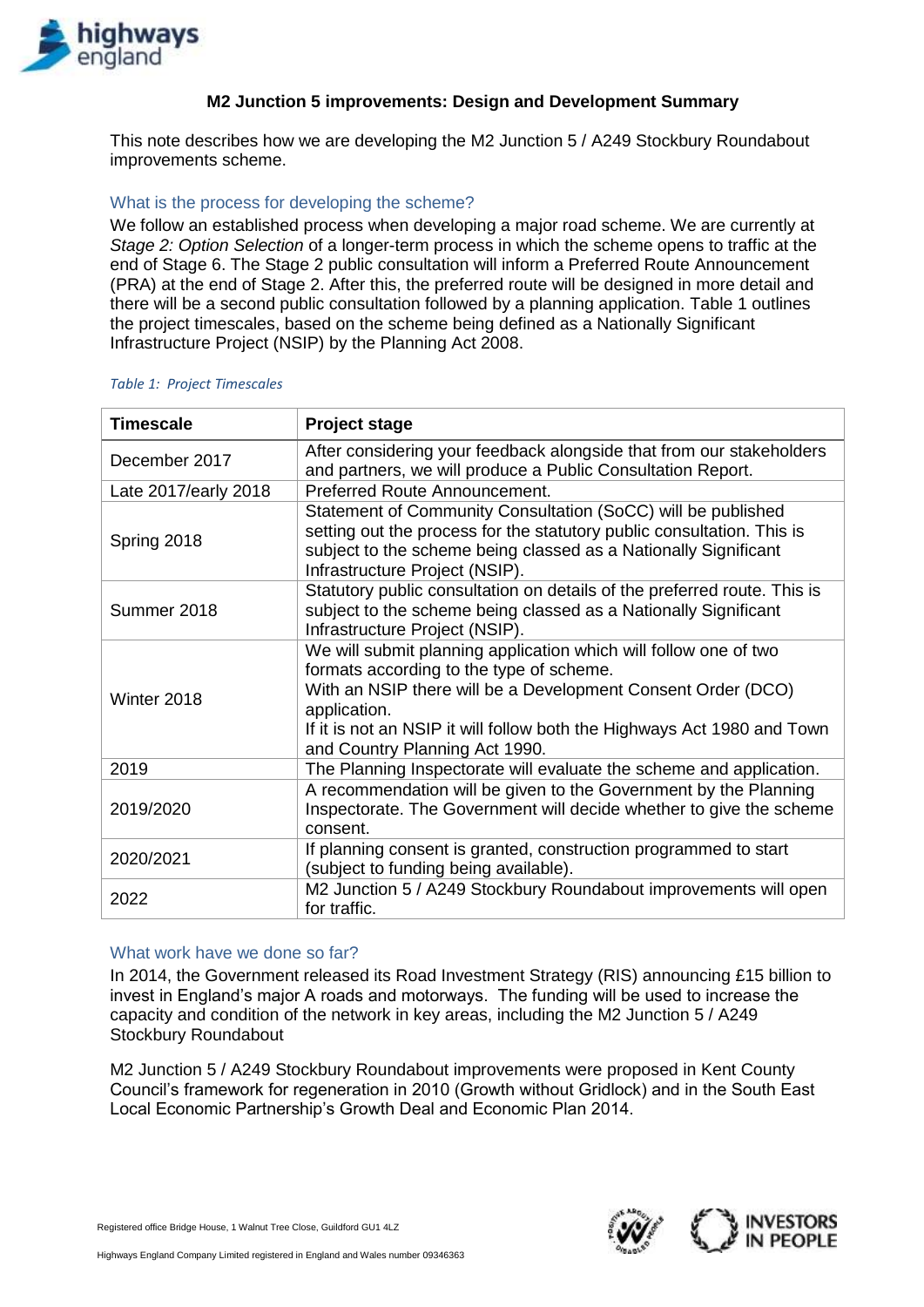

In our earlier work, we explored 12 options for improving the M2 Junction 5 / A249 Stockbury Roundabout. Of the initial 12 options, 9 of these options were discounted for various reasons and the 3 best performing options were taken forward for further traffic, environmental and economic assessments.The full record of discarded options is set out in the brochure.

The project has focused on identifying feasible improvement options and assessing their costs, benefits and impacts. During this stage we have worked with key stakeholders including local authorities (Swale Borough Council, Maidstone Borough Council, Medway Council and Kent County Council), the Kent Downs AONB, the Environment Agency, Natural England, and Historic England.. This has helped us understand the wide range of possible issues, risks and constraints to be considered.

We have considered the options put forward in the past and considered new ones, and have now identified **one** option for further investigation. The consultation is taking place at an early stage of scheme development to gather feedback from you on this option.

After the consultation, we will consider and summarise your comments and responses in our *Public Consultation Report,* which we will submit to the Department for Transport (DfT). We will also report on all the technical work done to date. This will then inform the decision on the preferred route, which will set out the scheme that is to be taken forward, and may include some amendments to the initial proposals in light of the consultation feedback.

## What happens next?

As the scheme progresses, we will develop a preliminary design for the preferred route and look at whether there are any opportunities to improve the proposal and consider how best to avoid and mitigate against any possible impacts.

Following the preliminary design we will take the proposed scheme through the necessary approvals process in order to secure the necessary permission to build it. This will include a further period of public consultation.

## What standards do we have to follow when developing the designs?

A consistent approach is taken to the design standards for new motorways and trunk roads as set out in the Design Manual for Roads and Bridges (DMRB). It is approved by the Department for Transport (DfT) as the set of requirements to which all designs should conform.

## How are costs checked?

Every major road project requires a rigorous check on its cost and value for money. We prepare a business case which considers how the scheme meets its objectives and how the economic benefits compare to the scheme costs. We also employ an independent commercial cost consultant to prepare cost estimates for all major projects on a consistent basis.

The scheme costs are used in the business case to check whether the scheme represents good value for money. As part of the business case, an economic cost-benefit analysis is undertaken in which journey time savings, vehicle operating costs, accident reduction, and maintenance costs over 60 years are compared to the construction costs, and discounted to a base year for comparison. This information along with assessment of environmental impacts on noise, air quality, landscape, etc, and social impacts of the scheme will be presented in an Appraisal Summary Table.

An Appraisal Summary Table is a summary of key consequences relating to the environmental, economic and social impacts of a road scheme. It is used to help determine which option to choose.